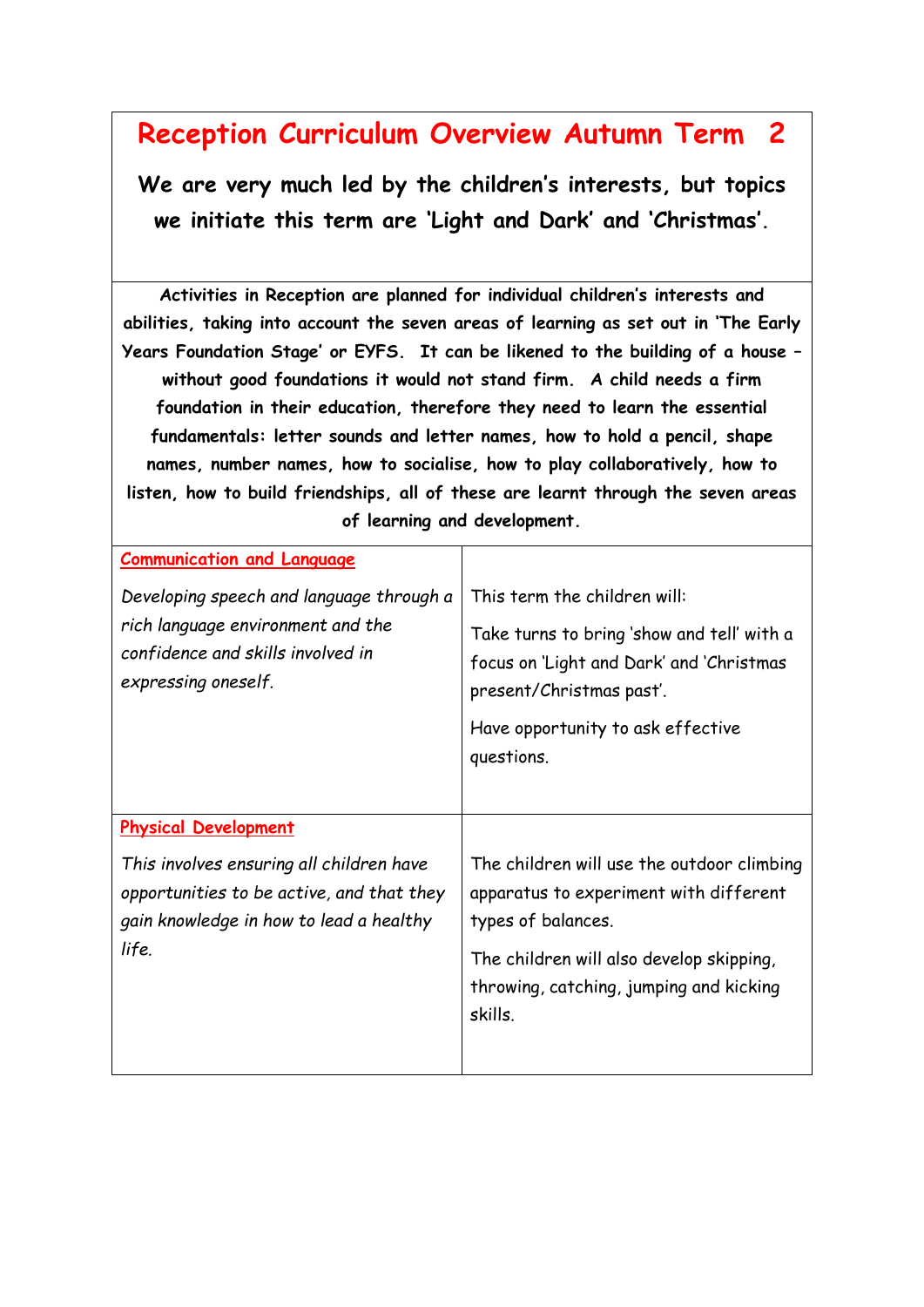## **Personal, Social and Emotional Development**

*This involves personal skills, such as dressing independently, learning about appropriate behaviour, playing with other children and religious knowledge. To enhance and develop relationships, we buddy with children in Year 6, although this will be approached differently during the current Covid situation.*

Children will develop their self– confidence, as they prepare to perform a Christmas Nativity within the Reception classes.

We will cover the themes of 'choices and consequences' and 'glad to be me.'

## **Cultural and Spiritual**

In addition to the EYFS curriculum, during the second half of the Autumn term, the children learn the story of Christmas, as well as learning about festivals celebrated by other faiths around this time of year. They also learn about the school's values. This year, they will perform a Nativity in class, which we hope to video for parents.

## **Literacy**

*We teach the skills of reading and writing, using a phonetic approach to learning. Children are taught how to break down words into their individual sounds (phonemes) in order to read, and also how to put sounds together (blend) for writing. Once they become fluent in reading, they are taught how to read with expression (using a story-telling voice) and the skills of comprehension. In writing, they will be encouraged to sound out words, punctuate and make their writing interesting. Regular assessment is built into the programme to ensure progression.* 

This term they will begin to learn digraphs and trigraphs; sounds made by two or more individual letters together. We will continue to play blending and segmenting games and will start writing sentences. Focus texts will include Whatever Next, Can't You Sleep Little Bear and A Message for Santa.